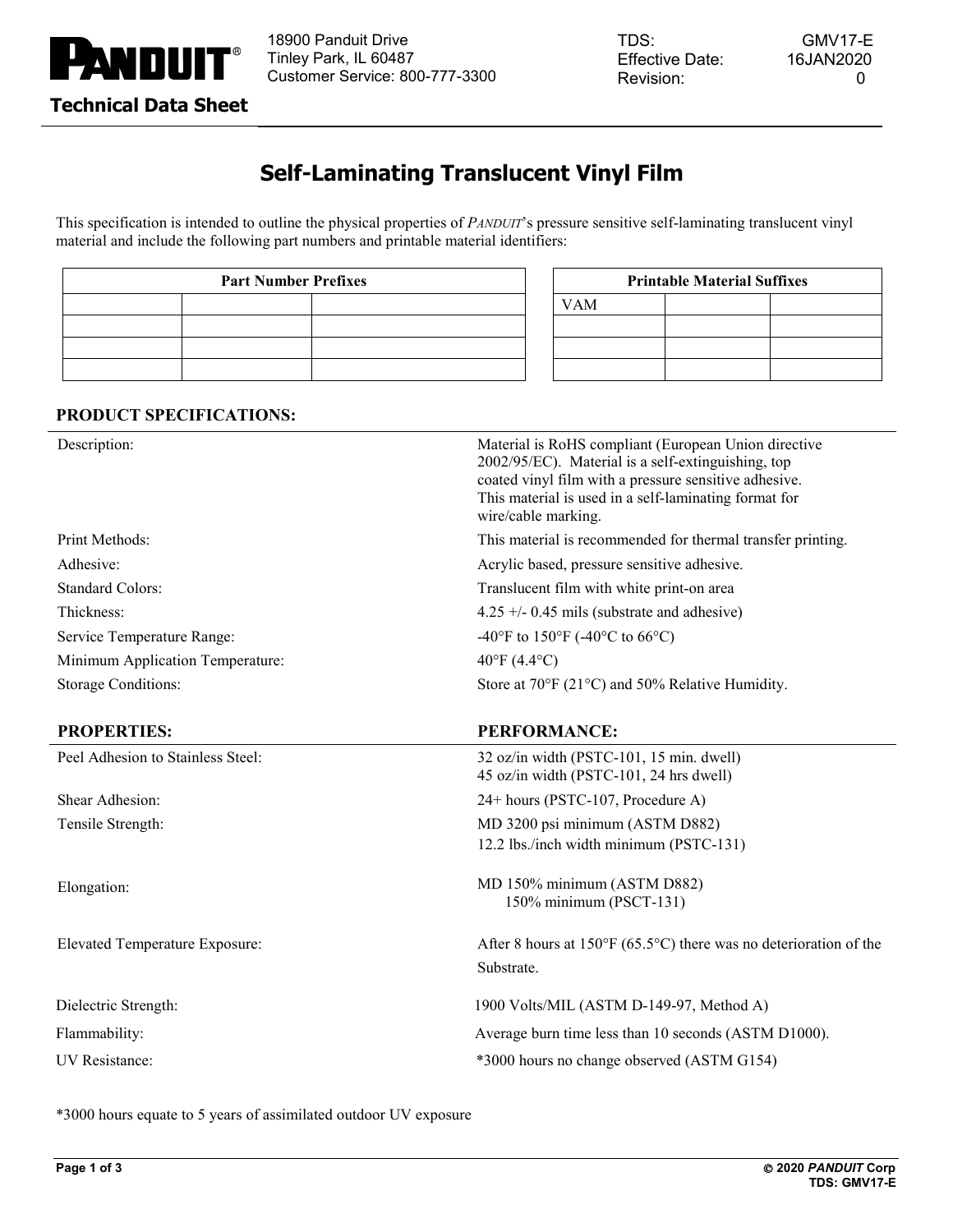# **LA** NDUN

18900 Panduit Drive Tinley Park, IL 60487 Customer Service: 800-777-3300 TDS: Effective Date: Revision:

GMV17-E 16JAN2020 0

## **Technical Data Sheet**

### **CHEMICAL/SOLVENT RESISTANCE:**

Samples were thermal transfer printed on MP100/MP300 printers. These samples were wrapped around a 1/12" OD wire in self-laminating format. Test was conducted at room temperature after 24 hour dwell. The samples were immersed in the specified chemical reagents for 5 immersions using the following cycle: a 10 minute immersion time followed by a 30 minute recovery time.

|                                  | <b>Visual Observation</b>   |                                                  |  |
|----------------------------------|-----------------------------|--------------------------------------------------|--|
| <b>Chemical Reagent</b>          | <b>Substrate / Adhesive</b> | <b>Thermal Transfer</b><br><b>Printed Legend</b> |  |
| Distilled Water                  | No effect                   | No effect                                        |  |
| Mineral Spirits                  | No effect                   | No effect                                        |  |
| $ASTM#3$ Oil                     | Slight adhesive bleed       | No effect                                        |  |
| Isopropyl Alcohol                | No effect                   | No effect                                        |  |
| Methanol                         | No effect                   | No effect                                        |  |
| 3% Alconox Detergent             | No effect                   | No effect                                        |  |
| 10% Sodium<br>Hydroxide Solution | No effect                   | No effect                                        |  |
| 10% Sulfuric Acid<br>Solution    | No effect                   | No effect                                        |  |
| 5% Sodium Chloride<br>Solution   | No effect                   | No effect                                        |  |
| Freon TF                         | No effect                   | No effect                                        |  |
| Super Agitene                    | No effect                   | No effect                                        |  |
| Jet-A Fuel                       | Slight adhesive bleed       | No effect                                        |  |
| Arco TruSlide 68                 | No effect                   | No effect                                        |  |
| SAE 30 Motor Oil                 | No effect                   | No effect                                        |  |
| Ethanol                          | No effect                   | No effect                                        |  |
| <b>Bleach</b>                    | No effect                   | No effect                                        |  |
| Gasoline                         | Adhesive bleed              | No effect                                        |  |
| Ethylene Glycol                  | No effect                   | No effect                                        |  |

Approvals:

UL Recognized: UL969 File Number: MH14979 CUL Recognized: C22.2 No. 0.15-01 File Number: MH14979 UL Recognized: UL2238 File Number: MH62615